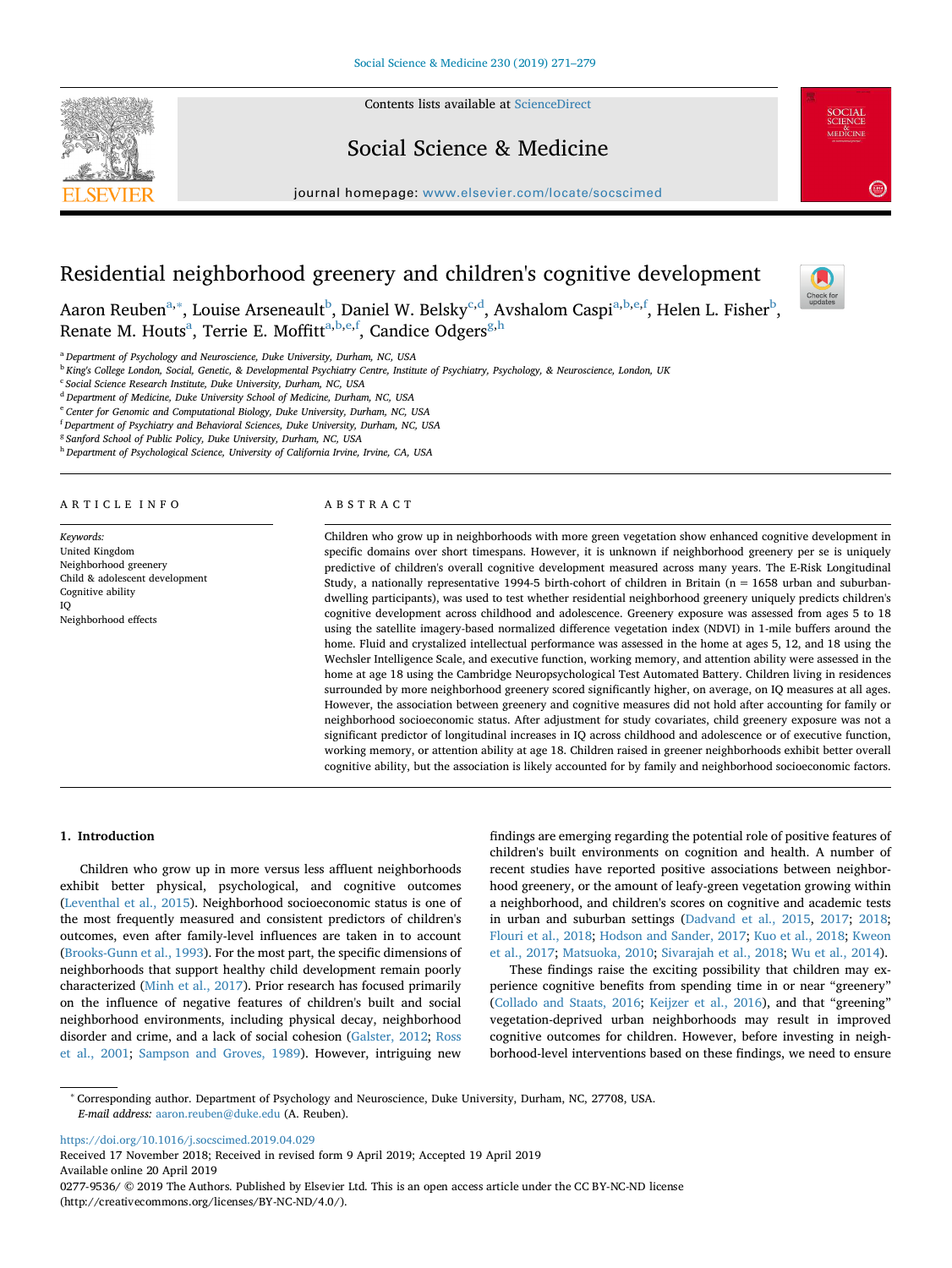that identified associations are due to neighborhood greenery per se rather than to other related features of the neighborhood, or due to the self-selection of individuals into greener neighborhoods.

A number of mechanistic theories have been proposed to explain the associations found between children's exposure to neighborhood greenery and their performance on cognitive and academic tests. Strictly bio-physical theories argue that ambient vegetation improves child cognitive development by reducing environmental stressors, such as noise, heat, and air pollution, which are known to interfere with cognitive performance and learning, particularly in urban spaces with high stressor loads [\(Bowler et al., 2010](#page-7-5); [Dadvand et al., 2015;](#page-7-1) [Kuo,](#page-8-13) [2015;](#page-8-13) [Lee and Maheswaran, 2011](#page-8-14); [Shanahan et al., 2015](#page-8-15)). Bio-cognitive theories argue that green vegetation, and vegetated areas, naturally lower emotional arousal through evolutionarily-determined pathways ([de Vries et al., 2013;](#page-8-16) [Groenewegen et al., 2006;](#page-8-17) [Kuo, 2015](#page-8-13)), and may encourage the restoration of cognitive resources that are otherwise required when navigating built human environments, particularly executive functions ([Berman et al., 2008](#page-7-6); [Collado and Staats, 2016](#page-7-4); [Groenewegen et al., 2006;](#page-8-17) [Kaplan, 1995](#page-8-18); [Ohly et al., 2016\)](#page-8-19). Finally, biosocial theories argue that neighborhood "greenness" simply reflects the presence of parks and open spaces, which appear to provide children with unique environments for physical activity, risk-taking, mastery, self-regulation, and social-interaction, each of which may boost cognitive development and learning [\(Bowler et al., 2010;](#page-7-5) [Collado and Staats,](#page-7-4) [2016;](#page-7-4) [Kahn and Kellert, 2002](#page-8-20)).

While several studies have linked higher levels of ambient greenery surrounding schools to better school-wide test performance and inclassroom child behavior for both primary and secondary school students ([Hodson and Sander, 2017](#page-8-6); [Kuo et al., 2018;](#page-8-7) [Kweon et al., 2017](#page-8-8); [Li and Sullivan, 2016;](#page-8-21) [Matsuoka, 2010](#page-8-9); [Sivarajah et al., 2018;](#page-8-10) [van den](#page-8-22) [Berg et al., 2017;](#page-8-22) [Wu et al., 2014](#page-8-11)), few studies have examined individual child cognitive outcomes in relation to residential neighborhood greenness. Two studies from Spain have reported positive associations between residential neighborhood greenery (measured through satellite-imagery) and child performance on attention and working memory tests, assessed cross-sectionally at ages 4–5 and 7 [\(Dadvand](#page-7-2) [et al., 2017](#page-7-2)), and longitudinally across one year around age 8 [\(Dadvand](#page-7-1) [et al., 2015\)](#page-7-1). An additional study in the UK recently reported positive associations between residential neighborhood greenery (assessed through land use data) and child performance on a single spatial working memory task, assessed cross-sectionally at age 11 years ([Flouri](#page-8-5) [et al., 2018](#page-8-5)).

Here we seek to extend the emerging evidence base on the relationship between neighborhood greenery and child cognitive development using the Environmental Risk (E-Risk) Longitudinal Twin Study, a nationally-representative sample of children born in 1994–1995 in England and Wales and followed to age 18 ( $N = 2232$  in the full cohort; Moffitt and the E-Risk Study Team, 2002). We drew on objective measures of child neighborhood greenery (using the satelliteimagery-derived normalized difference vegetation index, NDVI) and child cognitive ability, and extend what is known about the association between neighborhood greenery and child development in three ways. First, neighborhood greenery has been related to cognitive abilities only in the specific domains of working memory and attention. Here, we include tests of fluid and crystalized intellectual performance to ask if greenery exposure relates to child cognitive ability more generally using a short-form-derived measure of overall IQ, which captures a child's ability to reason, solve novel problems, and acquire and use knowledge and information [\(Cattell, 1971\)](#page-7-7). While working memory and attention abilities contribute to child success in learning and school performance [\(Alloway and Alloway, 2010](#page-7-8)), the IQ represents a more global measure of ability that is known to predict outcomes of interest to policy makers and parents, including job performance and occupational attainment, physical health and longevity, and general wellbeing [\(Caspi et al., 2016](#page-7-9); [Gottfredson and Deary, 2004;](#page-8-23) [Schaefer et al.,](#page-8-24) [2016;](#page-8-24) [Sternberg et al., 2001;](#page-8-25) [Zax and Reese, 2002](#page-8-26)). In case IQ tests are

too broad to detect subtle greenery effects, executive function, working memory, and attention ability were also measured at age 18 years. Second, while previous studies have reported neighborhood greenery associations with cognitive development outcomes at individual time points in childhood ([Dadvand et al., 2017;](#page-7-2) [Flouri et al., 2018\)](#page-8-5) and, in one study, across one year [\(Dadvand et al., 2015](#page-7-1)), here we leverage the E-Risk Study's longitudinal design to test cognitive associations with neighborhood greenery across the school-age years up through adolescence, from ages 5–18 years. Third, most epidemiologic studies of neighborhood effects attempt to control for the self-selection of wealthier families into greener neighborhoods by applying analytic models that adjust for measures of family and neighborhood-level socioeconomic status. Here we control for both family and neighborhood socioeconomic status while also adjusting estimates for possible selfselection into greener neighborhoods by families with greater genetic predisposition toward high educational attainment and rapid cognitive development, using a polygenic score for educational attainment derived from genome-wide association studies (GWAS) ([Lee et al., 2018](#page-8-27)).

This study thus sought to determine whether residential neighborhood greenery is uniquely predictive of children's overall cognitive ability at multiple ages across childhood and adolescence or with longitudinal growth in children's cognitive abilities as they develop, using high-quality measures of genetic and socioeconomic factors to adjust for the potential self-selection of children with high cognitive ability into greener neighborhoods.

#### **2. Methods**

#### *2.1. Sample*

Participants are members of the Environmental Risk (E-Risk) Longitudinal Twin Study, a nationally representative sample of children born in 1994 and 1995 in England and Wales ( $N = 2232$ ). Details about the sample have been reported previously (Moffitt and the E-Risk Study Team, 2002). Briefly, the E-Risk sample was constructed in 1999–2000, when 1116 families with same-sex 5-year-old twins (93% of those eligible) participated in home-visit assessments. The full sample comprised 56% monozygotic (MZ) and 44% dizygotic (DZ) twin pairs; sex was evenly distributed within zygosity (49% male). Families were recruited to represent the UK population of families with newborns in the 1990s, based on residential location throughout England and Wales and mothers' age (teenaged mothers with twins were over-selected to replace high-risk families who were selectively lost to the register through non-response. Older mothers having twins via assisted reproduction were under-selected to avoid an excess of well-educated older mothers). The study sample represents the full range of socioeconomic conditions in Great Britain, as reflected in the families' distribution on a neighborhood-level socioeconomic index (ACORN [A Classification of Residential Neighborhoods], developed by CACI Inc. for commercial use) ([Odgers et al., 2012\)](#page-8-28). E-Risk families' ACORN distribution closely matches that of households nation-wide: 25.6% of E-Risk families live in "wealthy achiever" neighborhoods compared to 25.3% nationwide; 5.3% vs. 11.6% live in "urban prosperity" neighborhoods; 29.6% vs. 26.9% live in "comfortably off" neighborhoods; 13.4% vs. 13.9% live in "moderate means" neighborhoods; and 26.1% vs. 20.7% live in "hardpressed" neighborhoods. E-Risk underrepresents "urban prosperity" neighborhoods because such households are likely to be childless.

Follow-up home visits were conducted when the participants were aged 7 (98% participation), 10 (96%), 12 (96%), and, most recently, 18 (93%) years. Home visits at ages 5, 7, 10, and 12 years included assessments with participants as well as their mother (or primary caretaker); the home visit at age 18 included interviews only with the participants. Each twin participant was assessed by a different interviewer. The Joint South London and Maudsley and the Institute of Psychiatry Research Ethics Committee approved each phase of the study. Parents gave informed consent and twins gave assent between 5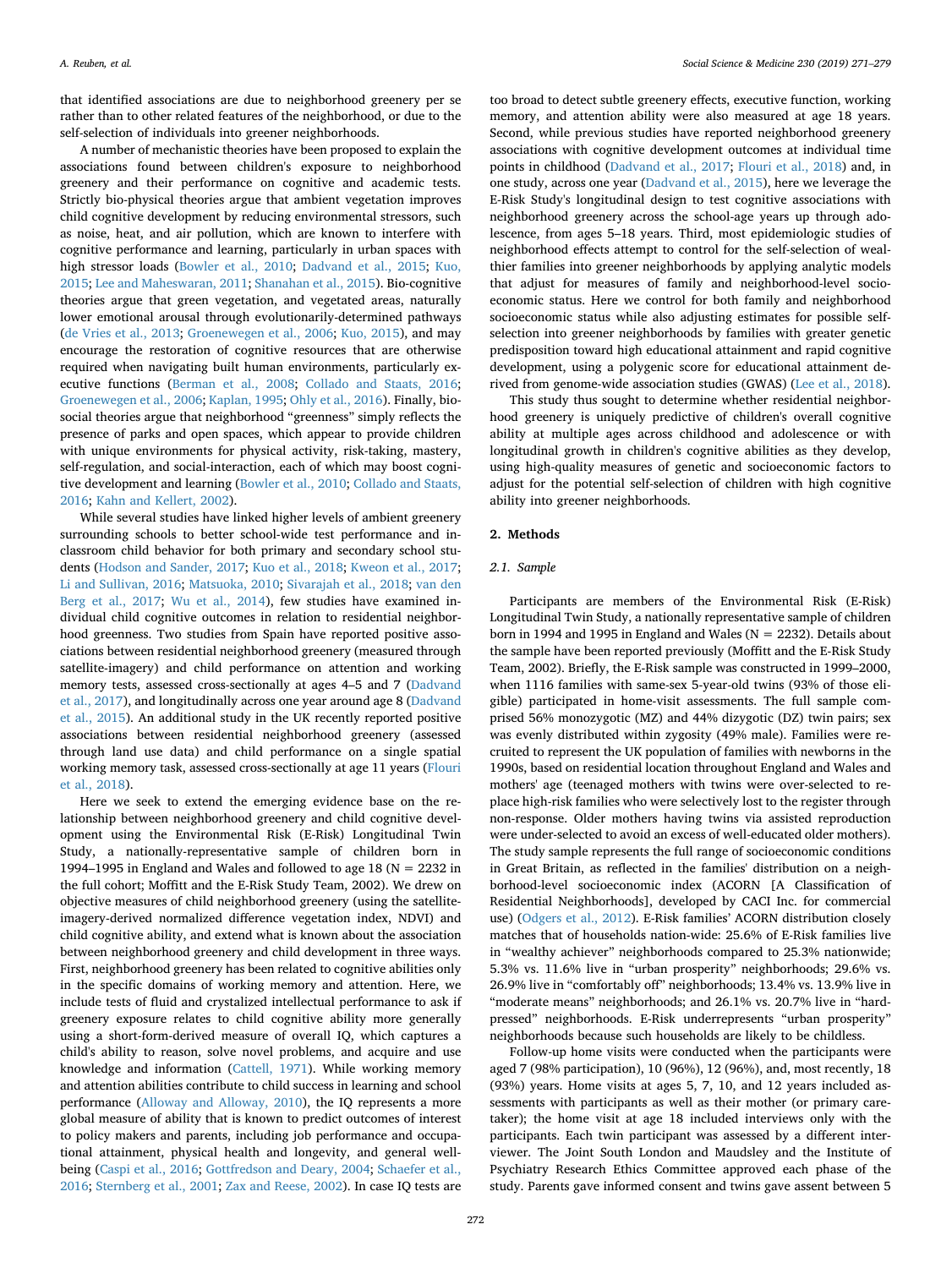and 12 years and then informed consent at age 18.

As there are, on average, significant differences between urban/ suburban-dwelling and rural-dwelling families in terms of neighborhood greenery and general socioeconomic trends ([Galster, 2012](#page-8-2); [Minh](#page-8-1) [et al., 2017;](#page-8-1) [Mitchell and Popham, 2007;](#page-8-29) [Riva et al., 2009\)](#page-8-30), for this analysis we focused only on the urban and suburban-dwelling members of the E-Risk Study ( $n = 1658$  analysis sample; 74.3% of the full cohort; 52.0% female). This matches the sample characteristics of previous studies of child residential neighborhood greenery exposure (e.g., [Dadvand et al., 2015](#page-7-1), [2017;](#page-7-2) [Flouri et al., 2018](#page-8-5)), and avoids potential confounding due to gross urban/suburban vs. rural differences. Urbanicity classification was based on responses from a postal survey sent to residents living alongside E-Risk families when children were aged 12. Residents reported whether their neighborhood was in "a city," "a town," "a suburb," "a small village," or "the countryside." Urbanicity was categorized as urban (1: city/town), suburban (2: suburb), and rural (3: small village/countryside); additional details on the classification of residences in the E-Risk Study are provided elsewhere ([Newbury et al., 2016](#page-8-31)). The analysis sample's ACORN distribution is similar to that of the full cohort but represents slightly fewer "wealthy achiever" neighborhoods (19.3% of the analysis sample live in "wealthy achiever" neighborhoods compared to 25.6% in the full cohort) and slightly more "hard pressed" neighborhoods (30.2% of the analysis sample live in "hard pressed" neighborhoods compared to 26.1% in the full cohort).

#### *2.2. Measures*

# *2.2.1. Childhood neighborhood greenery exposure*

Greenery exposure was calculated through a measure of the density of ambient leafy vegetation within a 1-mile radius of the child's home: the satellite-image-derived NDVI. Each child received an NDVI score localized to their residence at ages 5, 7, 10, 12, and 18. NDVI scores describe the ratio of near-infrared/green light to visible/red and blue light detected in a satellite image. NDVI gives a standardized measure of the "greenness" of a patch of land, as near-infrared and green light are reflected by healthy, chlorophyll-rich vegetation while visible and red and blue light are absorbed. NDVI values range from −1 to +1. Negative values typically represent clouds, snow, or water, values close to zero represent barren areas (e.g., rock, sand, buildings), and values close to one represent dense vegetation zones, like rainforests. For each home assessment year (participant ages 5, 7, 10, 12, and 18), raw MODIS (MOD13Q1) satellite images were retrieved from the U.S.- National Aeronautics and Space Administration's EarthData registry ([https://earthdata.nasa.gov/\)](https://earthdata.nasa.gov/) across 16-day time series during peak vegetation periods for the Study region (August) localized to the Study members home address at those ages. Images were resampled to a  $30 \times 30$  m resolution. 1-mile home radius buffers were chosen to accommodate the neighborhood activity zone of primary school age children (approximately 800 m) and adolescents (up to approximately 1600 m) ([Carver et al., 2008](#page-7-10); [Jones et al., 2009;](#page-8-32) [Villanueva et al.,](#page-8-33) [2012\)](#page-8-33).

To examine associations between lifelong residential greenery exposure and cognitive outcomes at ages 5, 12, and 18, and across ages 5 to 12 and 12 to 18, NDVI scores were averaged up to each age point of IQ assessment to produce an average childhood NDVI score by that age comprised of at least half of the potential observation time points whenever data was missing. A cross-sectional NDVI score was available for 1574 children at age 5 (94.9% of the analysis sample, 51.8% female, Mean =  $0.57$ , SD =  $0.09$ , Range =  $0.14$  to  $0.85$ ), and childhood average NDVI scores were generated for 1656 children for ages 5–12 (99.9% of the analysis sample, 52.9% female, Mean =  $0.58$ , SD =  $0.08$ , Range = 0.21 to 0.82) and 1651 children for ages 5–18 (99.6% of the analysis sample,  $51.8\%$  female, Mean = 0.55, SD = 0.08, Range = 0.21 to 0.82).

# *2.2.2. Childhood cognitive ability*

Overall cognitive ability was assessed at age 5 years using a short form of the Wechsler Preschool and Primary Scale of Intelligence-Revised (WPPSI-R) [\(Buckhalt, 1990](#page-7-11)) using standard testing procedure. Using two subtests, Vocabulary (measuring crystallized ability) and Block Design (measuring fluid ability), children's age-5 IQs were computed following the procedure described by [Sattler \(1992\)](#page-8-34) (Table H-7). Overall cognitive ability was assessed again at age 12 years using a short form of the Wechsler Intelligence Scale for Children-IV (WISC-IV) using standard testing procedure. Using two subtests, Information (measuring crystallized ability) and Matrix Reasoning (measuring fluid ability), children's age-12 IQs were computed following the procedure described by [Sattler and Dumont, 2004](#page-8-35) (Table A-9). Overall cognitive ability was assessed a final time at age 18 years using a short form of the Wechsler Adult Intelligence Scale–IV (WAIS-IV) using standard testing procedure. Using two subtests, Information (measuring crystallized ability) and Matrix Reasoning (measuring fluid ability), children's age-18 IQs were computed following the procedure described by [Sattler](#page-8-36) [\(2009\)](#page-8-36) (Table A-11). The WPPSI-R, WISC-IV, and WAIS-IV use matched scales. Executive function, working memory, and attention ability were also measured, independently, at age 18 years using the Cambridge Neuropsychological Test Automated Battery (CANTAB; [http://www.](http://www.cambridgecognition.com/cantab/) [cambridgecognition.com/cantab/](http://www.cambridgecognition.com/cantab/)) using standard testing procedures. Executive function was assessed through the Spatial Span subtest, which assesses the ability to hold in active memory and manipulate information about variable spatial sequences. Working memory was assessed through the Spatial Working Memory subtest, which assesses the ability to hold information about spatial location in active memory while searching for information. Attention was assessed through the Rapid Visual Information Processing subtest, which assesses sustained attentional vigilance for a target sequence within an on-going stream of digits.

### *2.2.3. Covariates*

Covariates measured at the child-genetic, family, and neighborhood level were used to account for selection effects that may influence both child cognition and exposure to greenery.

*2.2.3.1. The polygenic score for educational attainment*. To adjust for possible self-selection into greener neighborhoods by families of children carrying genes associated with more rapid cognitive development and higher levels of cognitive function, we turned to a polygenic score derived from a recent genome-wide association study (GWAS) of educational attainment. GWAS are large-scale data mining studies that scan common genetic variants across the entire human genome. GWAS of educational attainment have identified hundreds of variants associated with educational attainment and cognitive ability ([Lee et al., 2018](#page-8-27)). A composite measure derived from these GWAS results, called a polygenic score ([Dudbridge, 2013\)](#page-8-37), can predict attainment in school, at work, and in the accumulation of wealth across life, including differences between siblings in the same family ([Belsky et al., 2016,](#page-7-12) [2018](#page-7-13)). This polygenic score is also predictive of the rate of cognitive development in childhood ([Belsky et al., 2016\)](#page-7-12). There is also emerging evidence that this polygenic score is associated with family and neighborhood socioeconomic status ([Belsky et al., 2018](#page-7-13); [Domingue et al., 2015](#page-8-38)). Polygenic scores for educational attainment were created for each child of European descent (90% of full cohort, 88% of analysis sample) using the methods described below.

**Genotyping –** We used Illumina HumanOmni Express 12 BeadChip arrays (Version 1.1; Illumina, Hayward, CA) to assay common singlenucleotide polymorphism (SNP) variation in the genomes of cohort members. We imputed additional SNPs using the IMPUTE2 software (Version 2.3.1; [https://mathgen.stats.ox.ac.uk/impute/impute\\_v2.](https://mathgen.stats.ox.ac.uk/impute/impute_v2.html) [html](https://mathgen.stats.ox.ac.uk/impute/impute_v2.html)) [\(Howie et al., 2009](#page-8-39)) and the 1000 Genomes Phase 3 reference panel ([Abecasis et al., 2012](#page-7-14)). The resulting genotype databases included genotyped SNPs and SNPs imputed with 90% probability of a specific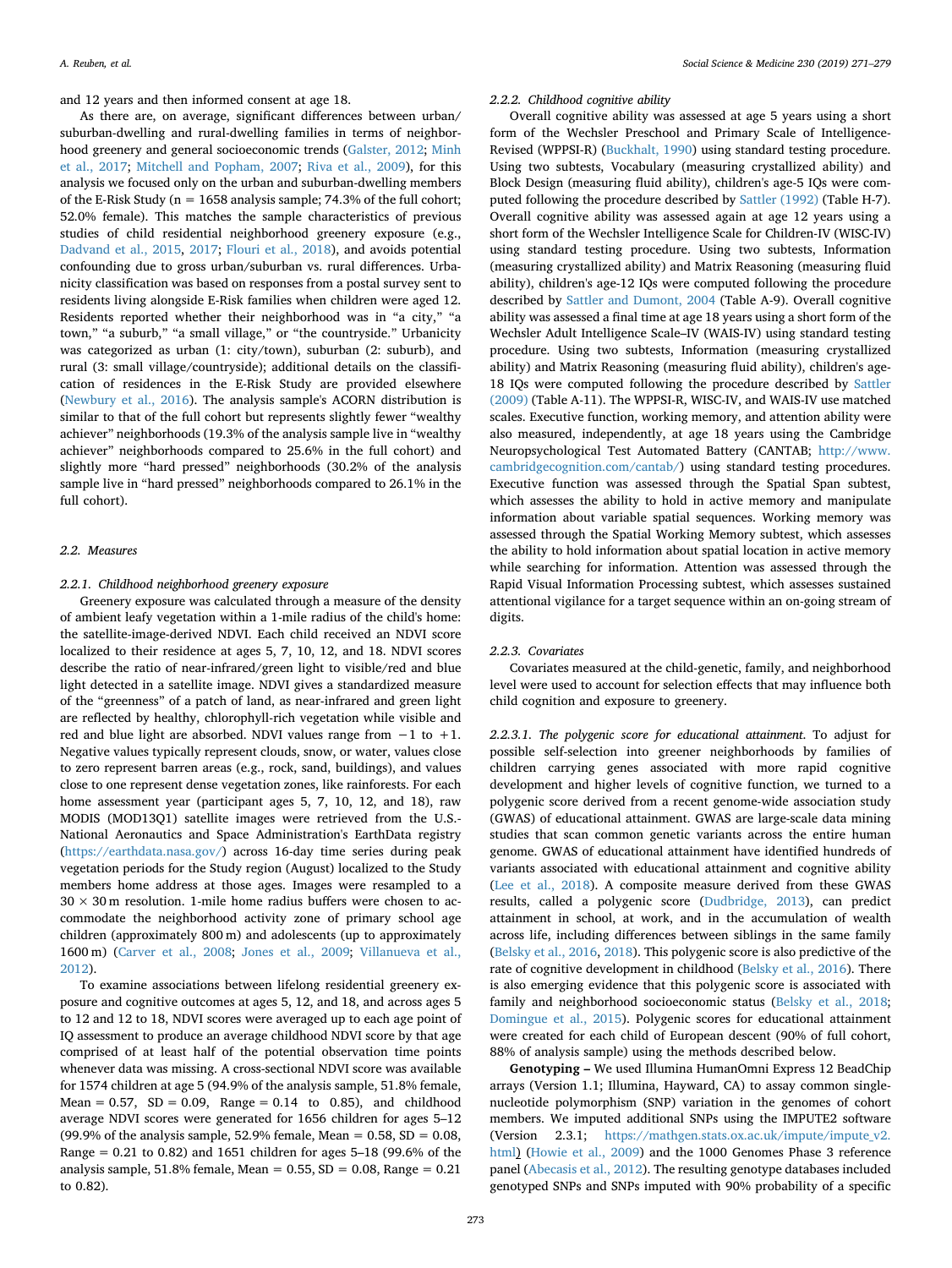genotype among the European-descent members of the E-Risk cohort  $(N = 1999$  participants in 1011 families). We analyzed SNPs in Hardy-Weinberg equilibrium  $(p > .01)$ .

**Polygenic scoring** – Polygenic scoring was conducted following the method described by [Dudbridge \(2013\)](#page-8-37) using the PRSice software ([Euesden et al., 2015](#page-8-40)). Briefly, SNPs reported in the most recent GWAS results released by the Social Science Genetic Association Consortium ([Lee et al., 2018\)](#page-8-27) were matched with SNPs in the E-Risk database. For each SNP, the count of education-associated alleles was weighted according to the effect estimated in the GWAS. Weighted counts were summed across SNPs to compute polygenic scores. We used all matched SNPs to compute polygenic scores irrespective of nominal significance for their association with educational attainment.

Additional details on genotyping, imputing, and polygenic scoring are available in the Supporting **Information** and in [Wertz et al. \(2018\)](#page-8-41).

*2.2.3.2. Family socioeconomic status*. To adjust for possible selfselection into greener neighborhoods by families with greater socioeconomic status, family socioeconomic status (SES) was measured via a composite of parental income, education, and occupation that was divided into tertiles (i.e., low, middle, high-SES) ([Trzesniewski et al., 2006\)](#page-8-42). 37.15%, 32.93%, and 29.92% of the analysis sample were classified as low, middle, and high-SES respectively.

*2.2.3.3. Neighborhood socioeconomic status*. To adjust for possible confounding of greenery-IQ associations by socioeconomic aspects of the neighborhood environment, which may be related to the density of greenery within the neighborhood, neighborhood socioeconomic status was calculated for each Study member based on their address at ages 5, 7, 10, and 12 using the U.K. Government's 2015 Index of Multiple Deprivation (IMD; [https://www.gov.uk/government/statistics/english](https://www.gov.uk/government/statistics/english-indices-of-deprivation-2015)[indices-of-deprivation-2015](https://www.gov.uk/government/statistics/english-indices-of-deprivation-2015)) score for the address. The IMD is a linear combination of a set of relative measures of deprivation for small areas ("Lower-layer Super Output Areas") across the U.K., which are based on seven different domains of deprivation: 1) Income Deprivation, the proportion of the population experiencing deprivation relating to low income; 2) Employment Deprivation, the proportion of the working age population in an area involuntarily excluded from the labour market; 3) Education, Skills and Training Deprivation, the lack of attainment and skills in the local population; 4) Health Deprivation and Disability, measures the risk of premature death and the impairment of quality of life through poor physical or mental health; 5) Crime, measures risk of personal and material victimization; 6) Barriers to Housing and Services, measures the physical and financial accessibility of housing and local services; and 7) Living Environment Deprivation, measures the quality of the local environment, with indicators for the 'indoors' living environment (containing measures of the quality of housing) and indicators for the 'outdoors' living environment (containing measures of air quality and road traffic accidents).

The Index of Multiple Deprivation ranks every small area in England (so-called Lower-Layer Super Output Areas, LSOA, containing approximately 650 households or 1500 individuals) from 1 (most deprived area) to 32,844 (least deprived area). Rankings are published alongside deciles, which were used in this analysis, and were available for 2007, 2010, and 2015. There was high correlation among IMD rank scores at each available year: for example, the 2007 and 2015 IMD measures for the children's home address correlate at  $r = 0.975$ , p < .005. Consequently, only the 2015 IMD data, which contained a built in postcode-to-LSOA conversion tool, were used for this study.

2015 IMD decile scores falling within a half-mile radius surrounding the child's home were averaged across ages 5, 7, 10, and 12 to create a childhood average neighborhood socioeconomic status score. The halfmile radius was chosen to match the most commonly used metrics of neighborhood poverty in the UK and the US, the Super Output Area and the Census Block Group, respectively (each containing between 600 and

3000 people). Average IMD scores were then used to control for neighborhood socioeconomic status in regression models examining associations between residential greenery and IQ scores at ages 12 and 18. For tests examining associations between residential greenery and IQ scores at age 5, only the age 5 IMD score was used.

#### *2.3. Statistical analysis*

Our analysis followed three steps. First, in a cross-sectional analysis, we tested the association between childhood greenery exposure and child cognitive ability measured at ages 5, 12, and 18 using full information maximum likelihood (FIML) estimated regression models to account for missing data. In an initial model, the outcome was regressed on childhood greenery exposure and sex. Each cognitive outcome was then examined using four covariate-adjusted models, including: (1) a "genetics-adjusted" model in which the outcome was regressed on childhood greenery exposure and the covariates of sex and the child's educational-attainment polygenic score, (2) a "family-adjusted" model in which the outcome was regressed on childhood greenery exposure and the covariates of sex and family socioeconomic status, (3) a "neighborhood-adjusted" model in which the outcome was regressed on childhood greenery exposure and the covariates of sex and residential neighborhood socioeconomic status, and (4) a "fully-adjusted" model in which the outcome was regressed on childhood greenery exposure and the covariates of sex, the child's educational-attainment polygenic score, family socioeconomic background, and residential neighborhood socioeconomic status. Analyses were conducted with Mplus, Version 8 ([Muthén and Muthén, 2017\)](#page-8-43). Childhood average greenery exposure scores were utilized for tests involving age 12 and age 18 outcomes in order to examine the influence of cumulative greenery exposure up to that age, matching previously used methodology [\(Dadvand et al.,](#page-7-1) [2015\)](#page-7-1). As a sensitivity test, these analyses were also run using crosssectional greenery exposure scores at age 12 and 18. These tests produced similar results to those run with the cumulative childhood average exposure scores, with generally smaller effect sizes found. Only cross-sectional greenery exposure scores were available at age 5.

Second, in a longitudinal analysis, we tested the association between childhood greenery exposure and longitudinal change in child IQ from ages 5 to 12 and from ages 12 to 18 using an analysis of covariance model of IQ change. Age 5 and age 12 child IQ scores were added as covariates to each of the models specified in the first step that predicted age 12 and age 18 IQ scores, respectively. In this way greenery-IQ associations were adjusted for past IQ scores, providing a test of the relationships between cumulative greenery exposure and change in IQ between the two time-points. Additionally, to test the potential influence of longitudinal change in child greenery exposure across assessment waves, we created greenery and IQ change scores from ages 5 to 12 and from ages 12 to 18. These were calculated by subtracting age 5 greenery and IQ scores from their corresponding age 12 scores and by subtracting age 12 greenery and IQ scores from their corresponding age 18 scores. Associations between longitudinal change in greenery exposure and longitudinal change in child IQ were examined using correlation tests.

Third, we tested the association between childhood greenery exposure and executive function, working memory, and attention ability at age 18 years, using the same initial and covariate-adjusted regression models specified in the first step.

Because the E-Risk Study contains a sample of twins, the non-independence of children within families was accounted for at each analysis step by adjusting the standard errors using the Mplus Cluster command. All results are presented in standard deviation units.

**Comparing cases with present versus missing greenery exposure data**: 100% of the E-Risk Study cohort was seen at age 5, 96% at age 12, and 93% at age 18. In order to best replicate past studies on greenery associations with child cognitive development [\(Dadvand](#page-7-1) [et al., 2015,](#page-7-1) [2017](#page-7-2); [Flouri et al., 2018](#page-8-5)) this study considered only urban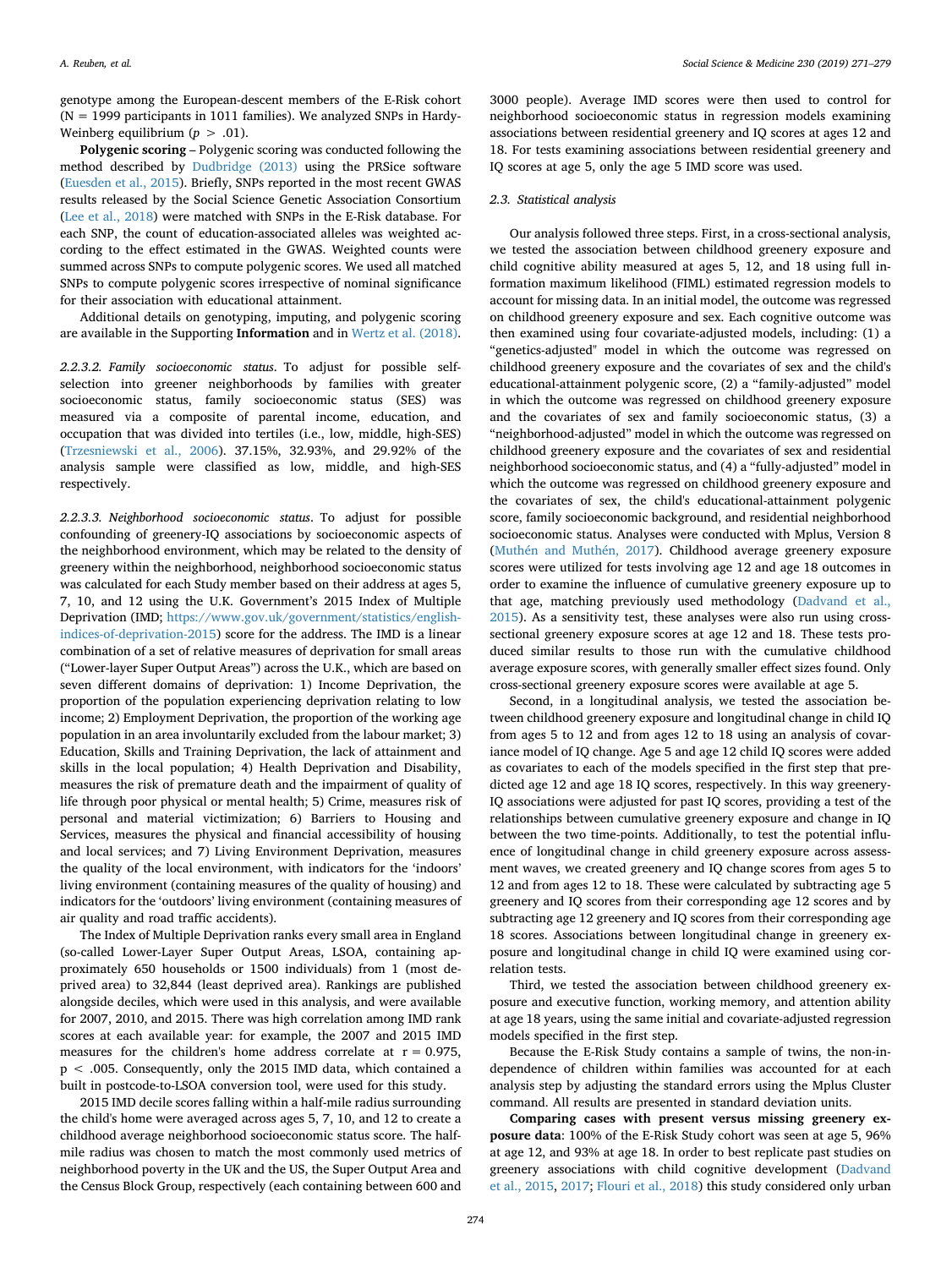and suburban members of the E-Risk Study; children who were rural dwelling by age 12 ( $n = 494$ ) or who had missing data on the measure of urbanicity ( $n = 80$ ) were removed from the analysis sample. Of the remaining 1658 children, a minimum of 95% had present greenery data for each analysis. There were no statistically significant differences between those with and without greenery measurement in terms of children's cognitive abilities, their educational-attainment polygenic scores, or their social class origins, but those children without greenery data did have lower neighborhood socioeconomic status scores (Mean neighborhood socioeconomic status for children with greenery data =  $0.175$  z-score standardized units. Mean for children without = -0.335,  $p < .001$ ).

All urban and suburban dwelling children were included in the analyses. FIML was used to adjust model estimates for information known to relate to the probability of missingness on study variables. FIML is a widely accepted technique for dealing with missing data ([Enders, 2001;](#page-8-44) [Raykov, 2005\)](#page-8-45) that, in most simulation studies, performs equally well to or better than multiple imputation techniques with respect to correcting bias in estimates and recovering known parameters ([Schafer and Graham, 2002](#page-8-46)). For sensitivity tests, FIML analyses were also conducted after removing urban and suburban study members who were missing information on greenery; this did not change the results.

# **3. Results**

# *3.1. Do children who grow up in greener neighborhoods score higher on overall cognitive ability tests?*

Results from the multiple linear regression models testing associations between child greenery exposure and the cognitive outcomes are displayed in [Table 1](#page-4-0). Children living in greener neighborhoods tended to score slightly higher on measures of cognitive ability at ages 5, 12, and 18 ([Table 1](#page-4-0), first column), with larger associations found for crystallized cognitive ability (which measures a child's level of acquired knowledge) than for the fluid cognitive ability (which measures a

child's ability to reason and solve novel problems), at least at ages 12 and 18; overall, effect sizes were smaller for outcomes measured in adolescence (age 18) than for those measured earlier in childhood (age 5 and age 12). Differences among effect sizes were not statistically significant.

To test whether detected associations may be explained by the selfselection of families into greener neighborhoods, a series of adjusted models were fit to the data. First, controls for children's genetics were entered using the educational-attainment polygenic score. We have previously shown that, in the full E-Risk sample, children with higher educational-attainment polygenic scores exhibit greater overall IQ at age 5 ( $r = 0.14$ , 95%CI; 0.09, 0.19,  $p < .001$ ) [\(Wertz et al., 2018](#page-8-41)). Here we found that, in the analysis sample, children with higher educational-attainment polygenic scores also tended to have higher overall IQs at age 12 (r = 0.24, 95%CI: 0.18, 0.30, *p* < .001) and at age 18 (r = 0.23, 95%CI: 0.17, 0.29, *p* < .001). However, children's educational-attainment polygenic scores were not associated with their greenery exposures across childhood ( $r = 0.03$ , 95%CI:  $-0.04$ , 0.10,  $p = .463$  by age 18). Consequently, adding the educational-attainment polygenic score to the models testing the associations between cumulative greenery exposure and the cognitive outcomes did not alter the results [\(Table 1,](#page-4-0) second column).

Second, we tested whether children's family socioeconomic status may explain the observed associations between greenery exposure and the cognitive outcomes. Children from higher-status families tended to live in homes surrounded by more ambient greenery; the relationship between children's family socioeconomic status and their greenery exposure increased as the children aged and more greenery assessment waves were averaged into the cumulative measure of greenery exposure  $(r = .12, 95\% CI: 0.06, 0.19, p < .001$  for family socioeconomic status and greenery exposure at age 5 and  $r = 0.18$ , 95%CI: 0.12, 0.25, p < .001 for family socioeconomic status and greenery exposure by age 18). Adding family socioeconomic status to the multiple regression models reduced the associations between greenery exposure and all cognitive outcomes to non-significance except for those with age-5 fluid

<span id="page-4-0"></span>**Table 1**

Association of child cognitive ability with neighborhood greenery exposure measured from age 5 up to the age of IQ testing.

|                             | Unadjusted             |      | Adjusted for child<br>genotype |      | Adjusted for family socioeconomic<br>status |                  | Adjusted for neighborhood<br>socioeconomic status |                  | Fully adjusted             |      |
|-----------------------------|------------------------|------|--------------------------------|------|---------------------------------------------|------------------|---------------------------------------------------|------------------|----------------------------|------|
|                             | $\beta$ (95% CI) $P$   |      | $\beta$ (95% CI)               | P    | $\beta$ (95% CI)                            | $\boldsymbol{P}$ | $\beta$ (95% CI)                                  | $\boldsymbol{P}$ | $\beta$ (95% CI) $P$       |      |
| Age 5 overall IQ            | .09<br>(.03, .16)      | .006 | .09<br>(.02, .15)              | .009 | .05<br>$(-.01, .12)$                        | .095             | .02<br>$(-0.05, 0.09)$                            | .560             | .03<br>$(-0.04, 0.09)$     | .417 |
| Age 5 crystallized ability  | .06<br>$(-0.01, 0.13)$ | .069 | .06<br>$(-01, .12)$            | .082 | .03<br>$(-0.04, 0.09)$                      | .379             | .01<br>$(-0.06, 0.08)$                            | .841             | .01<br>$(-0.05, 0.08)$     | .730 |
| Age 5 fluid ability         | .09<br>(.03, .15)      | .003 | .09<br>(.03, .15)              | .005 | .06<br>(.00, .12)                           | .043             | .03<br>$(-.04, .09)$                              | .407             | .03<br>$(-0.03, 0.10)$     | .289 |
| Age 12 overall IQ           | .09<br>(.02, .15)      | .007 | .09<br>(.03, .15)              | .004 | .02<br>$(-.04, .07)$                        | .553             | $-.001$<br>$(-.07, .07)$                          | .975             | < .0001<br>$(-0.06, 0.06)$ | .999 |
| Age 12 crystallized ability | .11<br>(.04, .17)      | .001 | .11<br>(.05, .18)              | .001 | .03<br>$(-0.02, 0.09)$                      | .255             | .01<br>$(-.06, .08)$                              | .771             | .01<br>$(-0.05, 0.07)$     | .708 |
| Age 12 fluid ability        | .04<br>$(-.02, .09)$   | .178 | .04<br>$(-.02, .10)$           | .151 | $-.01$<br>$(-.06, .05)$                     | .814             | $-.01$<br>$(-.08, .05)$                           | .653             | $-.01$<br>$(-07, .04)$     | .664 |
| Age 18 overall IQ           | .06<br>$(-0.003, .12)$ | .062 | .05<br>$(-01, .12)$            | .077 | $-0.02$<br>$(-.07, .04)$                    | .538             | $-0.06$<br>$(-.12, .01)$                          | .117             | $-.05$<br>$(-.11, .01)$    | .100 |
| Age 18 crystallized ability | .07<br>(.01, .14)      | .028 | .07<br>(.01, .14)              | .024 | $-.01$<br>$(-0.06, 0.04)$                   | .742             | $-0.04$<br>$(-.11, .03)$                          | .306             | $-.03$<br>$(-0.09, 0.03)$  | .292 |
| Age 18 fluid ability        | .02<br>$(-.03, .08)$   | .430 | .01<br>$(-0.03, 0.06)$         | .662 | $-.03$<br>$(-.08, .02)$                     | .287             | $-0.05$<br>$(-.01, .01)$                          | .096             | $-.05$<br>$(-.11, .01)$    | .105 |

*Note.* 95% confidence interval (CI) reported in parentheses. Neighborhood greenery exposure was measured by taking the average of NDVI scores within a 1-mile radius of the child's home assessed from age 5 years up to the age of IQ assessment for each outcome in the table. Neighborhood socioeconomic status was measured using the UK Government's Index of Multiple Deprivation. All models adjusted for sex. Covariates in the fully adjusted model include sex, child polygenic score for educational attainment, family socioeconomic status, and neighborhood socioeconomic status. Analyses were conducted using full information maximum likelihood (FIML) estimated regression models to adjust estimates for missing data. 205 children (12.4% of the analysis sample) lacked the educational-attainment polygenic score, 38 children (2.3%) were missing the measure of neighborhood socioeconomic status, and no children were missing the measure of family socioeconomic status. On study outcomes, 16 children (1.0% of the analysis sample) were missing the age-5 outcome variables, 84 (5.1%) were missing the age-12 outcome variables, and 136 (8.2%) were missing the age-18 outcome variables.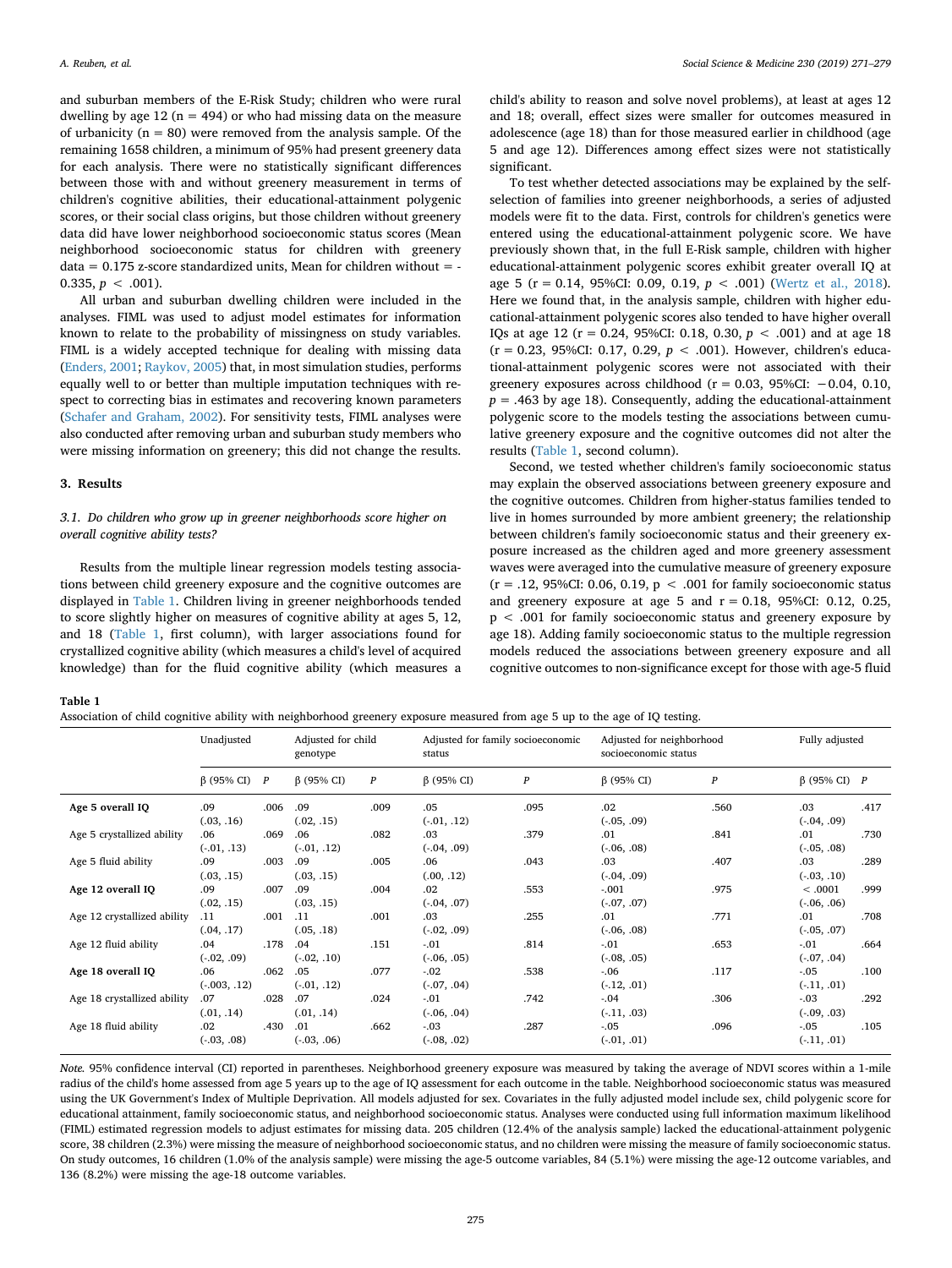cognitive ability ([Table 1,](#page-4-0) third column).

Third, we tested whether children's neighborhood socioeconomic status may explain the observed associations between greenery exposure and the cognitive outcomes. Higher socioeconomic status neighborhoods also tended to have greater levels of ambient greenery; the relationship between children's neighborhood socioeconomic status and their greenery exposure grew stronger as the children aged and more greenery assessment waves were averaged into the cumulative measure of greenery exposure ( $r = .38$ , 95%CI: 0.31, 0.45,  $p < .001$ for neighborhood socioeconomic status and greenery exposure at age 5 and  $r = 0.49$ , 95%CI: 0.43, 0.55,  $p < .001$  for neighborhood socioeconomic status and greenery exposure by age 18). Adding neighborhood socioeconomic status to the multiple regression models reduced associations between greenery exposure and all cognitive outcomes to non-significance ([Table 1,](#page-4-0) fourth column).

Fourth, all child, family and neighborhood-level potential confounds were entered into the multiple regression models simultaneously. As expected, and shown in [Table 1](#page-4-0) (fifth column), all associations between cumulative greenery exposure and the cognitive outcomes were reduced to non-significance in the final model.

# *3.2. Do children who grow up in greener neighborhoods display greater longitudinal change in overall cognitive ability?*

We next tested whether cumulative childhood greenery exposure predicted enhanced longitudinal change in cognitive ability for our Study children across childhood and adolescence by 1) predicting age-12 IQ scores while controlling for age-5 scores, and 2) predicting age-18 IQ scores while controlling for age-12 scores. When considering change across childhood, we found that children living in greener neighborhoods scored slightly higher on measures of crystalized cognitive ability at age 12 than they did at age 5 ([Table 2,](#page-5-0) first column), reflecting enhanced acquisition of knowledge relative to children living in less green neighborhoods. Children living in greener neighborhoods did not, however, demonstrate significantly more growth in full-scale IQ or fluid cognitive ability across the same ages relative to peers living in less green neighborhoods. When considering change across adolescence, we found that children living in greener neighborhoods did not tend to show greater growth on any of the IQ measures from age 12 to 18 relative to peers living in less green neighborhoods [\(Table 2](#page-5-0), first column).

To test whether the detected association between cumulative

greenery exposure and accelerated longitudinal growth in crystalized cognitive ability from ages 5 to 12 may be explained by the self-selection of families into greener neighborhoods, we applied the same series of adjustments to the longitudinal statistical model as for the cross-sectional analyses. First, we adjusted for the child's genetic predisposition to high educational attainment and rapid cognitive development using the educational-attainment polygenic score. This adjustment did not reduce the size of the original association, although the pvalue changed from 0.042 to 0.055 ([Table 2,](#page-5-0) second column). Second, we adjusted for family socioeconomic status. This adjustment reduced the original association to non-significance [\(Table 2,](#page-5-0) third column). Third, we adjusted for neighborhood socioeconomic status. This adjustment also reduced the original association to non-significance ([Table 2](#page-5-0), fourth column).

Finally, as levels of neighborhood greenery are not static across time, particularly for children who move residences, we also tested whether children who experience longitudinal change in greenery exposure across IQ assessment waves displayed corresponding longitudinal change in overall cognitive ability. To do so we created greenery change scores from age 5 to 12 (by subtracting age 5 greenery scores from age 12 scores) and correlated those with IQ change scores from age 5 to 12 (created by subtracting age 5 IQ scores from age 12 IQ scores). These tests were replicated for greenery and IQ change from ages 12 to 18. We found that children whose exposure to residential neighborhood greenery changed over time did not display corresponding changes in overall cognitive ability, either from age 5 to 12  $(r = 0.03, p = .187)$  or from age 12 to 18  $(r = -0.01, p = .846)$ .

# *3.3. Do children who grow up in greener neighborhoods show enhanced executive function, working memory, or attention ability by age 18?*

As IQ tests capture individual variability across a broad range of cognitive domains, they may not be sensitive enough to detect the modest changes in ability hypothesized to result from exposure to green-space. Therefore, we also tested the relationship between childhood green-space exposure and child cognitive ability in the specific cognitive domains of executive function, working memory, and attention ability, which were measured at age 18 using the CANTAB Spatial Span, Spatial Working Memory, and Rapid Visual Information Processing subtests, respectively. We found that children living in greener neighborhoods tended to score higher at age 18 on the Spatial Span subtest ( $\beta$  = 0.08, 95%CI: 02, 0.14 *p* = .007), but not on the

#### <span id="page-5-0"></span>**Table 2**

Association of longitudinal change in child cognitive ability from age 5 to 12 and from age 12 to 18 with neighborhood greenery exposure measured from age 5 up to the highest age of IQ testing.

|                                                     | Unadjusted               |      | Adjusted for child<br>genotype |                  | Adjusted for family<br>socioeconomic status |                  | Adjusted for neighborhood<br>socioeconomic status |                  | Fully adjusted             |      |
|-----------------------------------------------------|--------------------------|------|--------------------------------|------------------|---------------------------------------------|------------------|---------------------------------------------------|------------------|----------------------------|------|
|                                                     | $\beta$ (95% CI) $P$     |      | $\beta$ (95% CI)               | $\boldsymbol{P}$ | $\beta$ (95% CI)                            | $\boldsymbol{P}$ | $\beta$ (95% CI)                                  | $\boldsymbol{P}$ | $\beta$ (95% CI) $P$       |      |
| Change in overall IQ from age 5<br>to 12 years      | .01<br>$(-.04, .07)$     | .607 | 0.01<br>$(-.04, .07)$          | .858             | $-.02$<br>$(-.06, .03)$                     | .477             | $-.03$<br>$(-.09, .03)$                           | .325             | $-.02$<br>$(-.08, .03)$    | .392 |
| Change in crystallized ability from<br>age 5 to 12  | .06<br>(.002, .12)       | .042 | .06<br>$(-001, .11)$           | .055             | .01<br>$(-.04, .06)$                        | .656             | .001<br>$(-.06, .06)$                             | .982             | .01<br>$(-.05, .06)$       | .846 |
| Change in fluid ability from age 5 to<br>12         | $-0.01$<br>$(-.05, .03)$ | .858 | $-0.01$<br>$(-.06, .04)$       | .816             | $-0.03$<br>$(-.08, .02)$                    | .301             | $-0.03$<br>$(-.09, .02)$                          | .240             | $-0.03$<br>$(-.09, .02)$   | .257 |
| Change in overall IQ from age 12<br>to 18 years     | $-0.01$<br>$(-.05, .03)$ | .541 | $-0.01$<br>$(-0.05, 0.03)$     | .518             | $-0.03$<br>$(-0.07, 0.01)$                  | .128             | $-0.03$<br>$(-.08, .01)$                          | .142             | $-0.04$<br>$(-.08, .01)$   | .108 |
| Change in crystallized ability from<br>age 12 to 18 | $-0.01$<br>$(-.04, .03)$ | .735 | $-0.01$<br>$(-0.05, 0.03)$     | .689             | $-0.02$<br>$(-.06, .01)$                    | .193             | $-0.03$<br>$(-0.07, 0.02)$                        | .224             | $-0.03$<br>$(-07, 01)$     | .186 |
| Change in fluid ability from age 12<br>to 18        | $-0.01$<br>$(-.06, .03)$ | .611 | $-0.01$<br>$(-0.06, 0.03)$     | .623             | $-0.03$<br>$(-07, .02)$                     | .277             | $-0.03$<br>$(-.08, .02)$                          | .243             | $-0.03$<br>$(-0.08, 0.02)$ | .211 |

*Note.* 95% confidence interval (CI) reported in parentheses. Neighborhood greenery exposure was measured by taking the average of NDVI scores within a 1-mile radius of the child's home assessed from age 5 years up to the highest age of IQ assessment for each outcome in the table. Neighborhood socioeconomic status was measured using the UK Government's Index of Multiple Deprivation. All models adjusted for sex. Covariates in the fully adjusted model include sex, child polygenic score for educational attainment, family socioeconomic status, and neighborhood socioeconomic status. Analyses were conducted using full information maximum likelihood (FIML) estimated regression models to adjust estimates for missing data.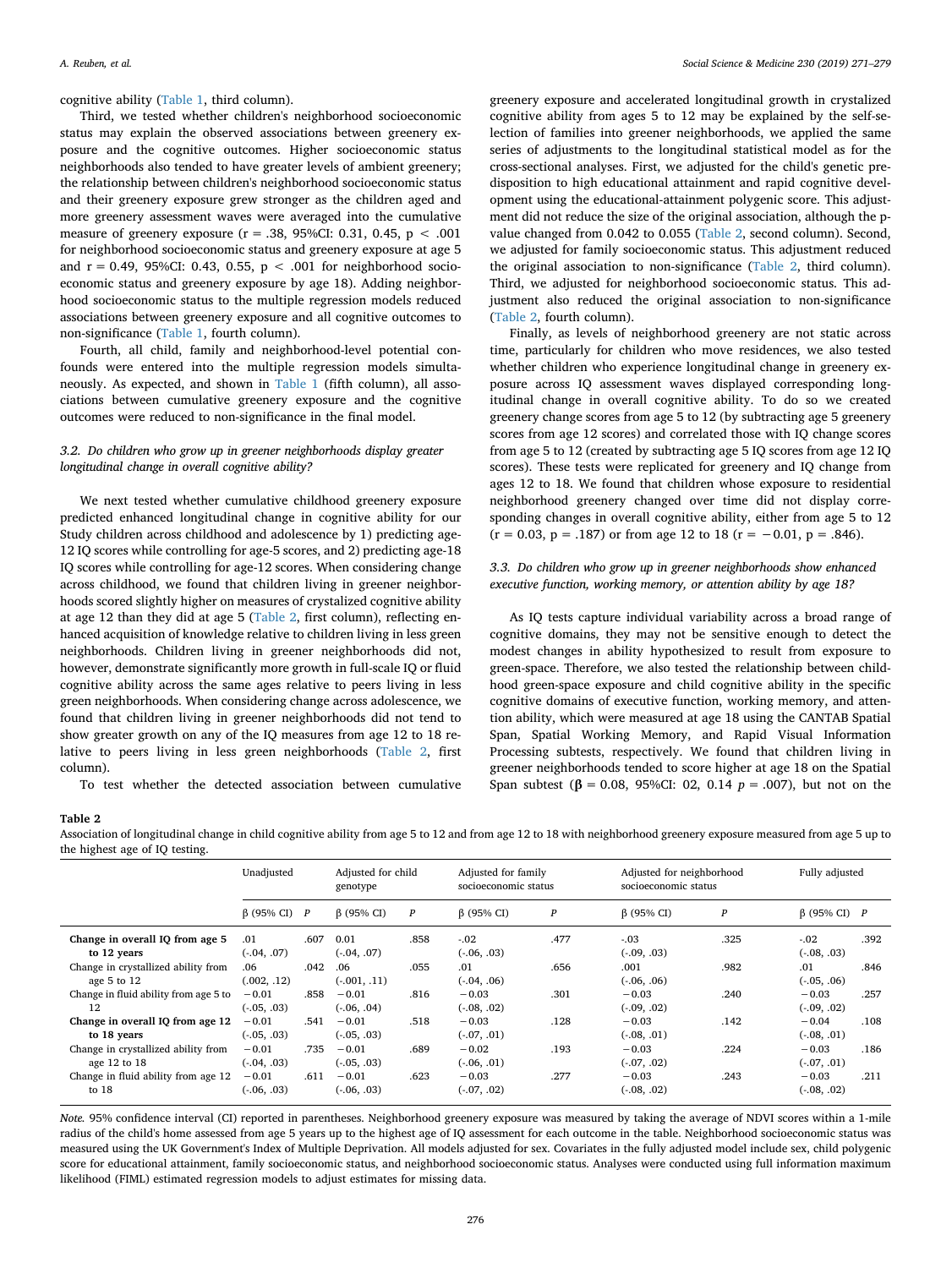Spatial Working Memory (**β** = -0.02, 95%CI: −0.08, 0.04, *p* = .488) or Rapid Visual Information Processing subtests (**β** = 0.02, 95%CI: −0.04, 0.07, *p* = .512).

To test whether the association between cumulative greenery exposure and the Spatial Span test of executive function at age 18 may be explained by the self-selection of families into greener neighborhoods, we applied the same series of adjustments to the executive-functionoutcome statistical model as for the cross-sectional and longitudinal IQoutcome analyses. First, we adjusted for the child's genetic predisposition to high educational attainment and rapid cognitive development using the educational-attainment polygenic score. This adjustment did not reduce the original association (**β** = 0.07, 95%CI: 02, 0.13  $p = .014$ ). Second, we adjusted for family socioeconomic status. This adjustment did reduce the original association to non-significance (**β** = 0.03, 95% CI: −0.03, 0.09 *p* = .272). Third, we adjusted for neighborhood socioeconomic status. This adjustment also reduced the original association to non-significance ( $\beta = 0.002$ , 95%CI: -0.06,  $0.07 p = .960$ ).

#### **4. Discussion**

The integration of in-home cognitive testing and satellite imagery data within a well phenotyped and genotyped cohort of children followed across childhood and adolescence advanced our understanding of the relationship between residential neighborhood greenery exposure and child cognitive development in four ways. First, similar to prior studies, we found statistically significant positive associations between children's exposure to residential neighborhood greenery and their performance on cognitive tests yielding overall IQ scores and subscale measures of crystalized and fluid cognitive ability at ages 5, 12, and 18 years. It should be noted that, similar to other neighborhood-level research findings, these associations were small ( $\beta$  = 0.08 to 0.11). At age 5, for example, children in the top quartile of neighborhood greenery exposure tested, on average, 3.18 IQ points higher on their overall IQ than their peers in the bottom quartile of exposure.

Second, we found no evidence that the association between greenery exposure and higher IQ scores was confounded by children's genetic propensity for high educational attainment and rapid cognitive development. In this cohort there was no relationship between children's genetics and their exposure to residential neighborhood greenery; children with a genetic propensity for high educational attainment were not more likely to live in greener neighborhoods.

Third, we found a consistent social gradient in greenery exposure; children growing up in higher socioeconomic status families tended to live in greener neighborhoods, and the magnitude of the family socioeconomic status – greenery exposure association increased as children aged into adolescence. Statistically adjusting the greenery-IQ associations for measures of socioeconomic status attenuated all original associations to such an extent that none remained statistically significant.

Fourth, we found that, after adjusting for socioeconomic factors, children's lifelong exposure to residential neighborhood greenery did not predict longitudinal change in their IQ scores across childhood or adolescence, nor their scores on executive function, working memory, or attention tests at age 18 years.

Collectively, these results suggest that children living in homes surrounded by more vegetation and vegetated areas may tend to outperform their peers from less green neighborhoods on cognitive tests assessing acquired knowledge and the ability to reason and solve novel problems. We found no evidence to support the hypothesis that this phenomenon is the result of children with greater genetic predispositions towards rapid cognitive development living in residences surrounded by more greenery. We did find evidence to suggest, however, that this phenomenon is likely confounded by the unequal distribution of greenery across urban and suburban neighborhoods in the UK, where families living in less deprived areas, and who have high-performing children, tend to enjoy greener residential environments (correlation between neighborhood socioeconomic status and neighborhood greenery scores ranged from  $r = 0.38$  to 0.49). Neighborhood greenery may not, in other words, directly improve children's overall cognitive function despite the appearance of positive associations.

While socioeconomic status of the family and neighborhood fully explained the associations found between neighborhood greenery and children's overall cognitive development in this sample, our findings do not preclude the possibility that targeted greening interventions may impact other important child health and development outcomes. Controlled experiments in classroom settings suggest that children taught outdoors [\(Kuo et al., 2018\)](#page-8-7), or given views to nature ([Li and](#page-8-21) [Sullivan, 2016](#page-8-21)), may attend to their lessons better. Likewise, a randomized neighborhood greening intervention trial in Philadelphia recently reported that greening vacant lots significantly improved the mental health of nearby residents, with the greatest effects reported for neighborhoods with the most participants living below the poverty line ([South et al., 2018\)](#page-8-47). Further research, including randomized intervention trials, is required to understand for whom and under what conditions greenery exposure may influence cognitive outcomes.

What can explain this study's non-significant findings given the recent positive reports at the child-level from Spain [\(Dadvand et al., 2015](#page-7-1), [2017,](#page-7-2) [2018](#page-7-3)) and the UK [\(Flouri et al., 2018](#page-8-5))? First, previous studies have only considered the narrow cognitive domains of attention and working memory ability, using cross-sectional measures or those recorded across short time-spans. It is possible that children's residential exposure to neighborhood greenery does not fundamentally alter longterm outcomes in overall cognitive ability, even if short-term beneficial associations with subdomains of ability exist. The finding that, after adjustment for socioeconomic factors, cumulative greenery exposure did not predict executive function, working memory, or attention ability at age 18 years does suggest, however, that greenery associations with these specific cognitive abilities may not extend past the school-age years.

Second, previous child-level studies have tended to measure residential greenery exposure within smaller zones than those considered in the current study. Dadvand et al. assessed NDVI within a 250 m radius of children's homes for those in living Barcelona, for example, and within 100, 300, and 500 m home radii for those living in Valencia and Sabadell ([Dadvand et al., 2015](#page-7-1), [2017,](#page-7-2) [2018](#page-7-3)). Our roughly 1600 m buffer size, chosen to accommodate the neighborhood activity zone of older children [\(Carver et al., 2008;](#page-7-10) [Jones et al., 2009](#page-8-32); [Villanueva et al.,](#page-8-33) [2012\)](#page-8-33), likely gathered information about a larger geographical neighborhood space than these past studies would have. This could account for differential findings if greenery in the near-home environment exerts differential influence from greenery in the larger neighborhood, as would be the case if a view to trees matters more, for example, than the general presence of trees. Notably, a recent review of 47 studies and 260 analyses found that the likelihood of neighborhood greenery predicting physical health increased as neighborhood buffer zone size increased, with peak associations found in buffers of between 1000 and 1999m in size [\(Browning and Lee, 2017\)](#page-7-15).

We acknowledge limitations. First, while NDVI is a consistently used measure of ambient vegetation exposure, it does not capture information about children's use of parks and open spaces. Measures of child park use would have improved our exposure estimates. However, this limitation is common to larger studies with sufficient power to test subtle effects, such as those on cognition. Second, while Study members' exposure to greenery was assessed repeatedly across childhood (from ages 5 to 18) we did not measure exposure before age 5. Thus, early-life greenery exposure may have been misestimated for those children who moved before age 5 or for whom residential neighborhood greenery was not stable year to year. Third, neighborhood greenery was only measured at one buffer radius (1 mile), which precluded testing for differential influence of greenery near the home versus in the wider neighborhood environment. Fourth, our measure of neighborhood socioeconomic status averaged deprivation scores across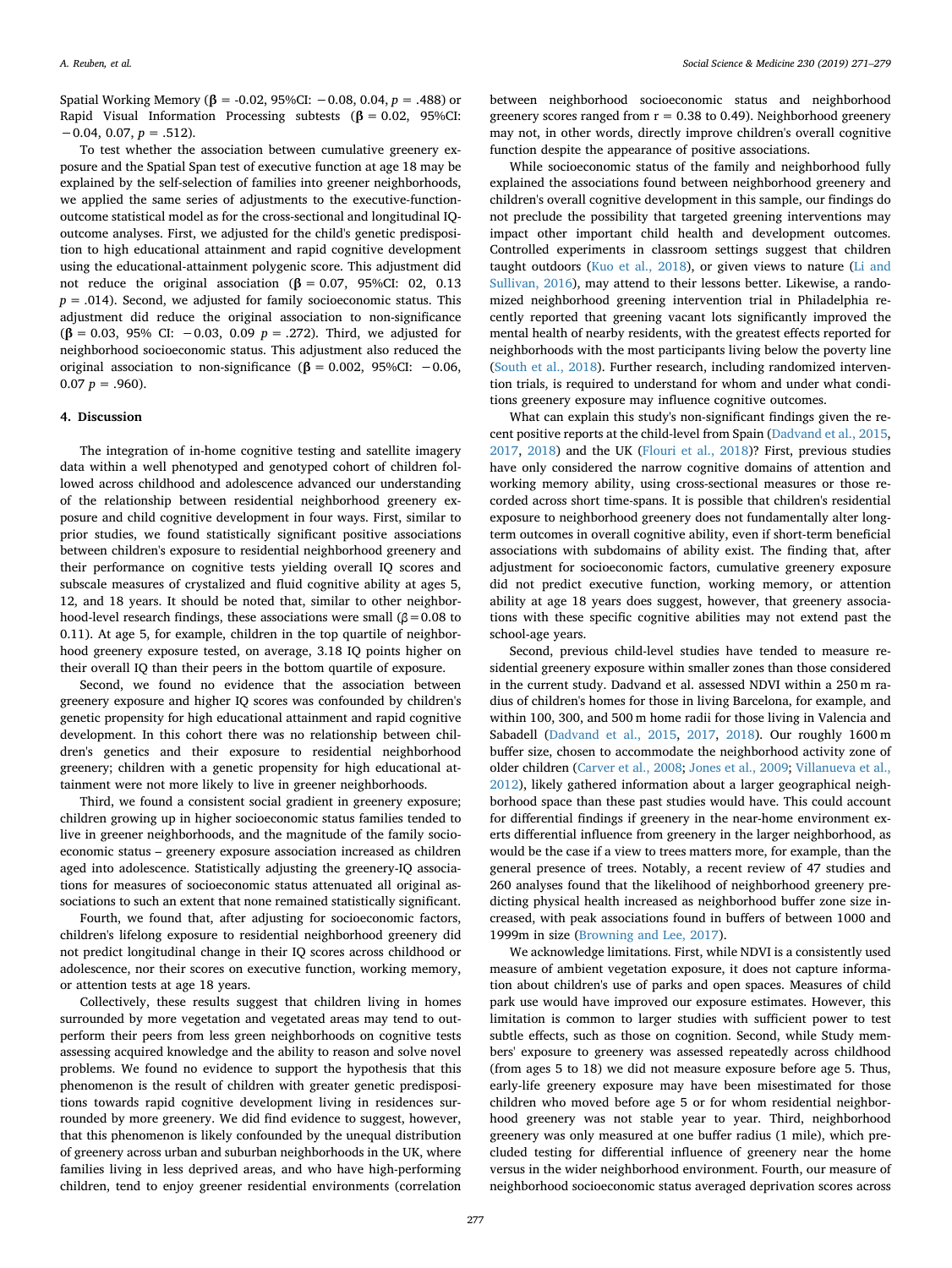small areas in the UK, leading to possible misspecification of neighborhood status for areas with highly heterogeneous neighboring parcels. Notably, the results of the study do not change if a smaller-scale neighborhood status measure, such as ACORN, is utilized. Finally, we were not able to fully leverage the E-Risk Study's twin-pair sample to strengthen causal inference because Study twins tended to live in the same home during childhood. As the E-Risk twins move through adulthood, there will greater opportunity to test the influence of neighborhood greenery on those who have discordant exposure – a design recently employed with participants from the University of Washington Twin Registry to identify a significant link between re-sidential neighborhood greenery and mental health at midlife ([Cohen-](#page-7-16)[Cline et al., 2015](#page-7-16)).

Notwithstanding its limitations, our study may hold implications for research. First, our results indicate that childhood exposure to residential neighborhood greenery can be linked to subtle differences in overall cognitive outcomes across childhood and adolescence that are likely best explained as arising from shared relationships with family and neighborhood socioeconomic factors. While most previous studies of neighborhood greenery and cognition adjusted estimates for at least one measure of family or neighborhood-level socioeconomic status, a recent systematic review determined that few controlled for possible confounding at both levels [\(Keijzer et al., 2016](#page-8-12)). Future research should describe the extent to which greenery exposure is entwined with participant social class and, further, attempt to adjust for possible confounding at both the family and neighborhood level whenever possible. More research that can decouple the association between affluence and greenery is particularly needed. Second, our findings suggest that child genotype, at least for rapid cognitive development and high educational attainment, may be unrelated to greenery exposure and thus unlikely to exert a confounding effect on associations with cognitive outcome tests. This suggests that while there is documented genetic selection into deprived neighborhoods for factors related to educational attainment ([Belsky et al. in press](#page-7-17)), genetically related selection pressures may be weaker with respect to neighborhood greenery.

As conflicting findings on neighborhood effects on child cognitive ability emerge, the process of integrating these observations into a coherent theory will require an increasing focus on experimentally isolating active components and estimating causal impacts rather than simply documenting robust associations within observational studies. This study did not fully replicate the initial novel findings about neighborhood greenery and child cognitive development reported by others. Rather than a "failure to replicate," these findings can be viewed as an opportunity to explore the limits of generalizability [\(Redish et al.,](#page-8-48) [2018\)](#page-8-48). Further research is now required to explore and experimentally test the contexts and conditions in which neighborhood greenery may be beneficial for children's cognitive development. It is appealing to believe that exposure to green vegetation and natural spaces may enhance our children's intellectual growth. Our findings highlight the need to exercise caution, however, when assuming that direct benefits arise from greenery per se, or that benefits from greenery may be uniform across populations and settings.

# **Declarations of interest**

None.

# **Ethics approval**

The Joint South London and Maudsley and the Institute of Psychiatry Research Ethics Committee approved each phase of this study. Parents gave informed consent and twins gave assent between 5 and 12 years and then informed consent at age 18.

#### **Acknowledgements**

The E-Risk Study is funded by the UK-Medical Research Council (grant G1002190) and the US-National Institute of Child Health and Human Development (grant HD077482). Additional support was provided by the Jacobs Foundation. Data-support was provided by Duke University's Social Science Research Institute and the North Carolina Biotechnology Center (grant 2016-IDG-1013). A. Reuben was supported by the US-National Institute of Environmental Health Sciences (grant F31ES029358). D.W. Belsky and C.L. Odgers are supported by Fellowships from the Jacobs Foundation. C.L Odgers is a Fellow of the Canadian Institute for Advanced Research. L. Arseneault is the Mental Health Leadership Fellow for the UK-ESRC. H.L. Fisher was supported by an MQ Fellows Award (MQ14F40). Study funders had no involvement in the design of the study, or the collection, analysis, and interpretation of data.

# **Appendix A. Supplementary data**

Supplementary data to this article can be found online at [https://](https://doi.org/10.1016/j.socscimed.2019.04.029) [doi.org/10.1016/j.socscimed.2019.04.029](https://doi.org/10.1016/j.socscimed.2019.04.029).

#### **References**

- <span id="page-7-14"></span>Abecasis, G.R., Auton, A., Brooks, L.D., DePristo, M.A., Durbin, R.M., Handsaker, R.E., et al., 2012. An integrated map of genetic variation from 1,092 human genomes. Nature 491, 56–65. <https://doi.org/10.1038/nature11632>.
- <span id="page-7-8"></span>Alloway, T.P., Alloway, R.G., 2010. Investigating the predictive roles of working memory and IQ in academic attainment. J. Exp. Child Psychol. 106, 20–29. [https://doi.org/](https://doi.org/10.1016/j.jecp.2009.11.003) [10.1016/j.jecp.2009.11.003.](https://doi.org/10.1016/j.jecp.2009.11.003)
- <span id="page-7-17"></span>[Belsky, D.W., Caspi, A., Arseneault, L., Corcoran, D., Domingue, B.W., Harris, K.M., et al.,](http://refhub.elsevier.com/S0277-9536(19)30229-1/sref3) [2019. Genetics & the geography of health, behavior, and attainment. Nat Hum Behav](http://refhub.elsevier.com/S0277-9536(19)30229-1/sref3) [in press](http://refhub.elsevier.com/S0277-9536(19)30229-1/sref3).
- <span id="page-7-13"></span>Belsky, D.W., Domingue, B., Wedow, R., Arseneault, L., Boardman, J.L., Caspi, A., et al., 2018. Genetic analysis of social-class mobility: evidence from five longitudinal studies. Proc. Natl. Acad. Sci. Unit. States Am. 957-972. [https://doi.org/10.1177/](https://doi.org/10.1177/0956797616643070) [0956797616643070.](https://doi.org/10.1177/0956797616643070)
- <span id="page-7-12"></span>Belsky, D.W., Moffitt, T.E., Corcoran, D.L., Domingue, B., Harrington, H., Hogan, S., et al., 2016. The genetics of success: how SNPs associated with educational attainment relate to life-course development. Psychol. Sci. 27, 957–972. [https://doi.org/10.](https://doi.org/10.1177/0956797616643070) [1177/0956797616643070](https://doi.org/10.1177/0956797616643070).
- <span id="page-7-6"></span>Berman, M.G., Jonides, J., Kaplan, S., 2008. The cognitive benefits of interacting with nature. Psychol. Sci. 19, 1207–1212. [https://doi.org/10.1111/j.1467-9280.2008.](https://doi.org/10.1111/j.1467-9280.2008.02225.x) [02225.x.](https://doi.org/10.1111/j.1467-9280.2008.02225.x)
- <span id="page-7-5"></span>Bowler, D.E., Buyung-Ali, L.M., Knight, T.M., Pullin, A.S., 2010. A systematic review of evidence for the added benefits to health of exposure to natural environments. BMC Public Health 10, 456. [https://doi.org/10.1186/1471-2458-10-456.](https://doi.org/10.1186/1471-2458-10-456)
- <span id="page-7-0"></span>Brooks-Gunn, J., Duncan, G.J., Klebanov, P.K., Sealand, N., 1993. Do neighborhoods influence child and adolescent development? Am. J. Sociol. 99, 353–395. [https://doi.](https://doi.org/10.1086/230268) [org/10.1086/230268.](https://doi.org/10.1086/230268)
- <span id="page-7-15"></span>Browning, M., Lee, K., 2017. Within what distance does "greenness" best predict physical health? A systematic review of articles with gis buffer analyses across the lifespan. Int. J. Environ. Res. Public Health 14. <https://doi.org/10.3390/ijerph14070675>.
- <span id="page-7-11"></span>[Buckhalt, J.A., 1990. Wechsler Preschool and primary scale of intelligence-revised](http://refhub.elsevier.com/S0277-9536(19)30229-1/sref10) [\(WPPSI-r\). Diagnostique 15, 254–263](http://refhub.elsevier.com/S0277-9536(19)30229-1/sref10).
- <span id="page-7-10"></span>Carver, A., Timperio, A.F., Crawford, D.A., 2008. Neighborhood road environments and physical activity among youth: the CLAN study. J Urban Health Bull N Y Acad Med 85, 532–544. <https://doi.org/10.1007/s11524-008-9284-9>.
- <span id="page-7-9"></span>Caspi, A., Houts, R.M., Belsky, D.W., Harrington, H., Hogan, S., Ramrakha, S., et al., 2016. Childhood forecasting of a small segment of the population with large economic burden. Nat Hum Behav 1. [https://doi.org/10.1038/s41562-016-0005.](https://doi.org/10.1038/s41562-016-0005)
- <span id="page-7-7"></span>[Cattell, R.B., 1971. Abilities: Their Structure, Growth, and Action. Houghton Mifflin,](http://refhub.elsevier.com/S0277-9536(19)30229-1/sref13) [Oxford, England](http://refhub.elsevier.com/S0277-9536(19)30229-1/sref13).
- <span id="page-7-16"></span>Cohen-Cline, H., Turkheimer, E., Duncan, G.E., 2015. Access to green space, physical activity and mental health: a twin study. J. Epidemiol. Community Health 69, 523–529. [https://doi.org/10.1136/jech-2014-204667.](https://doi.org/10.1136/jech-2014-204667)
- <span id="page-7-4"></span>Collado, S., Staats, H., 2016. Contact with nature and children's restorative experiences: an eye to the future. Front. Psychol. 7. [https://doi.org/10.3389/fpsyg.2016.01885.](https://doi.org/10.3389/fpsyg.2016.01885)
- <span id="page-7-1"></span>Dadvand, P., Nieuwenhuijsen, M.J., Esnaola, M., Forns, J., Basagaña, X., Alvarez-Pedrerol, M., et al., 2015. Green spaces and cognitive development in primary schoolchildren. Proc. Natl. Acad. Sci. Unit. States Am. 112, 7937–7942. [https://doi.](https://doi.org/10.1073/pnas.1503402112) [org/10.1073/pnas.1503402112](https://doi.org/10.1073/pnas.1503402112).
- <span id="page-7-3"></span>Dadvand, P., Pujol, J., Macià, D., Martínez-Vilavella, G., Blanco-Hinojo, L., Mortamais, M., et al., 2018. The association between lifelong greenspace exposure and 3-dimensional brain Magnetic Resonance Imaging in Barcelona schoolchildren. Environ. Health Perspect. 126. <https://doi.org/10.1289/EHP1876>.
- <span id="page-7-2"></span>Dadvand, P., Tischer, C., Estarlich, M., Llop, S., Dalmau-Bueno, A., López-Vicente, M., et al., 2017. Lifelong residential exposure to green space and attention: a population-